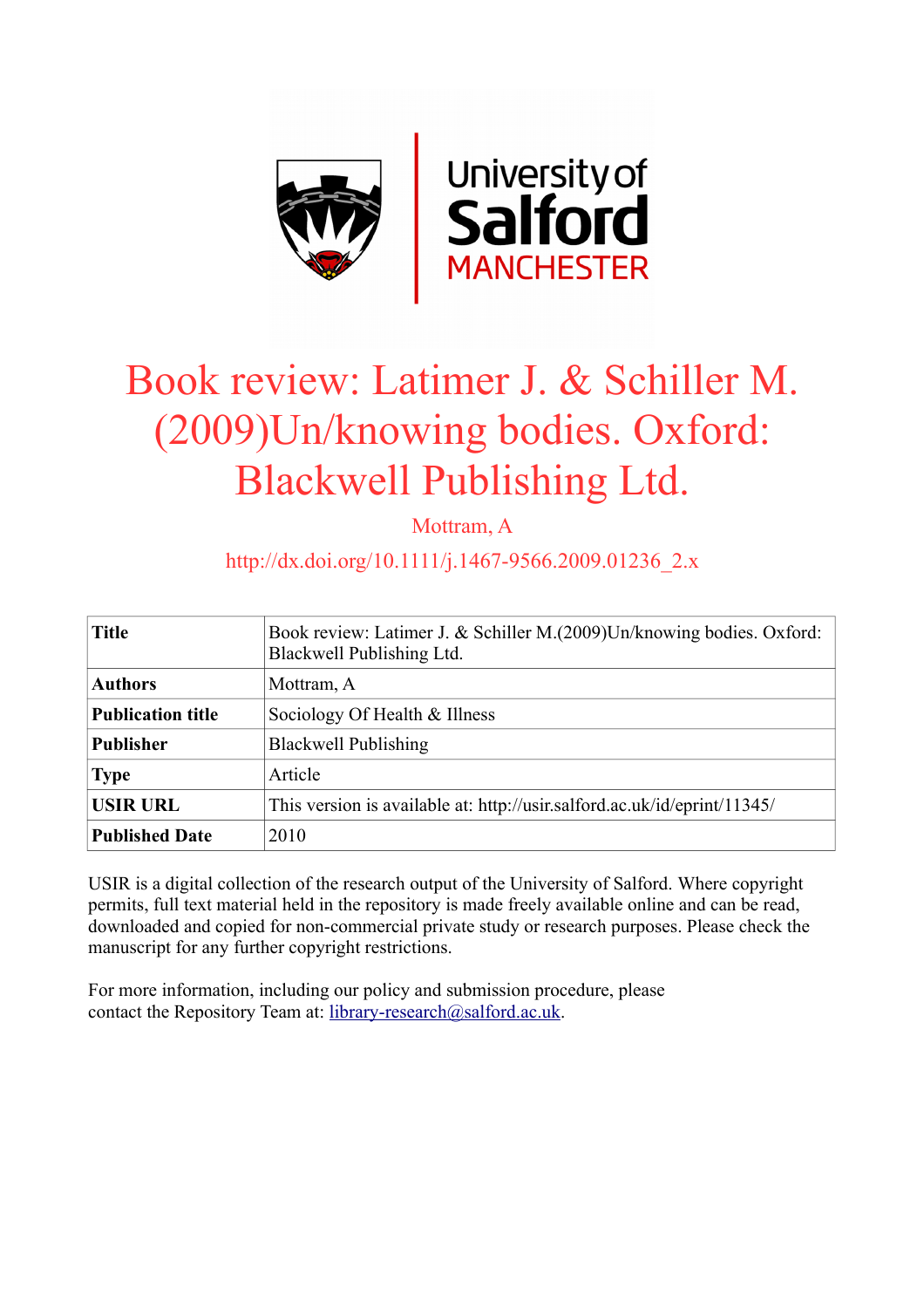Book Review

Anne Mottram

Latimer J and Schillmeier M. *Un/knowing Bodies.* Oxford. Blackwell Publishing Ltd. The Sociological Review. 2009 (ppb) 277pp. ISBN 978- 1-4051-9083-1

**In** 

Sociology of Health and Illness

Vol. 32 No. 3 pp. 1-8 (2010)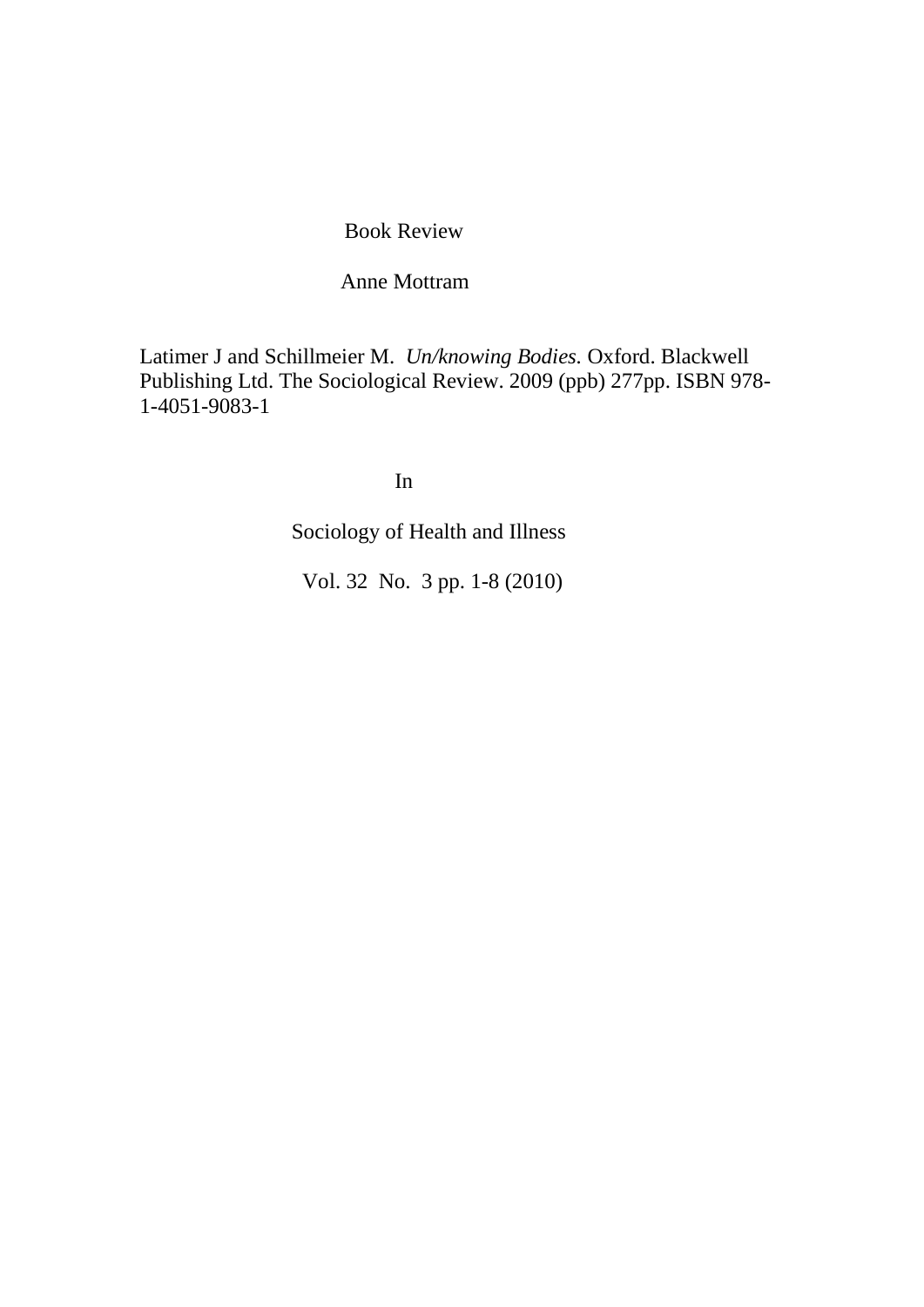## Latimer J and Schillmeier M. *Un/knowing Bodies.* Oxford. Blackwell Publishing Ltd. The Sociological Review. 2009 (ppb) 277pp. ISBN 978- 1-4051-9083-1

As a former Roman Catholic Convent School Girl, the ambiguities of the body featured gravely in our consciousness. The body was at once sacred, 'a temple of the Lord,' but also a site of dangerous depravity. It was known to us in these terms. But it was also un/known to us in a physical sense as certain areas were out of bounds; rules forbade areas of exploration which, if transgressed, led to severe consequences. An interest in the sociology of the body had begun and the title of this book struck a particular resonance.

This book, which is part of the Sociological Review Monograph series, presents an exciting challenge to contemporary theory concerning the body and embodiment. The collection of papers presented in the book developed from a colloquium held at Cardiff in 2007, the aim of which was to re-theorise bodies as known, knowing and unknowing. The book cover is decorated with an *assemblage* of The Exquisite Corpse (Man Ray 1926). Assemblage is an artistic process in which composition is made through putting together assorted objects presenting complex forms of relationality. This is an apt illustration and captures the essence of the book as each chapter stands alone but also becomes part of a heterogeneous whole, which results in a retheorization of the body which is both imaginative and compelling.

The colloquium participants wanted to shed light on the fact that there is more than one world just as there is more than one body. They wanted to promote understanding of the body as for both being in the world and shifting worlds. A major concern of the contributors was to expand upon and to differentiate between the four theoretical perspectives of the "world forming" theme of bodies. These four perspectives are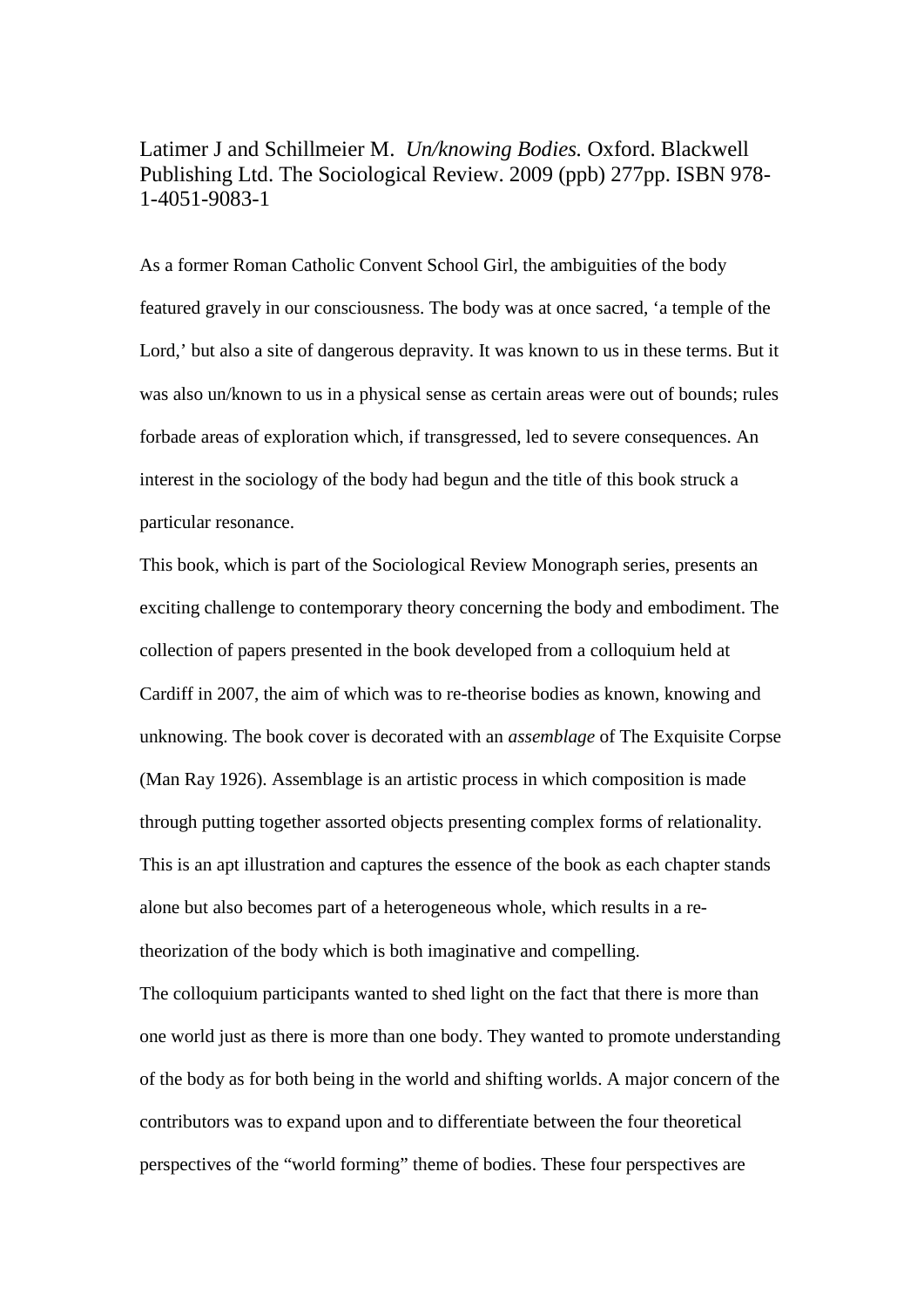described here as embodiment and "world-reflecting"; secondly, interaction and "world making"; thirdly, "assemblages" and world building; fourth, "relational extension" and world shifting. The book is organised in these four directions and is divided into four sections: Opening up the Body; Moving Worlds; Bodies and Technology; Absences and Presences. It is a timely book and provides a richness of detail and adds a new perspective to the burgeoning corpus of literature on the body. The chapters reveal the research interests of the authors who are drawn from a transdisciplinary scholarship consisting of sociologists, nurses, psychologists, anthropologists and philosophers. There are chapters concerning ageing, ethnicity. trauma, ageing and disability. The book comprises both theoretical work and empirical research. The theoretical chapters present creative and persuasive approaches to knowing the body. For example, Latimer's chapter in the section 'Opening up the Body,' examines the self-portraits of the Mexican artist Frida Kahlo in order to promote understanding of the notions of self and reality. The portraits represent a way of viewing bodies against the life events and cultural influences of the artist. To fully appreciate this chapter one needs to be sat by a computer to call up the paintings Latimer refers too, although some small images are provided in the text. Kahlo's paintings are both of herself and her reality, which would appear to be one of physical and emotional pain from a disabled body. However, it is suggested that they may also reveal a political nuance whereby Mexico is subjugated to the power of its more sophisticated neighbour, as well as suggesting the suppression of women in a patriarchal society. Latimer suggests that Kahlo's methods bring into view all that is usually hidden 'the openness, fragility and leakiness of the body self' such as blood, umbilical cords, and foetuses attached to the outside of its mother's body. This method of painting is known as assemblage, a collection of figures and symbols that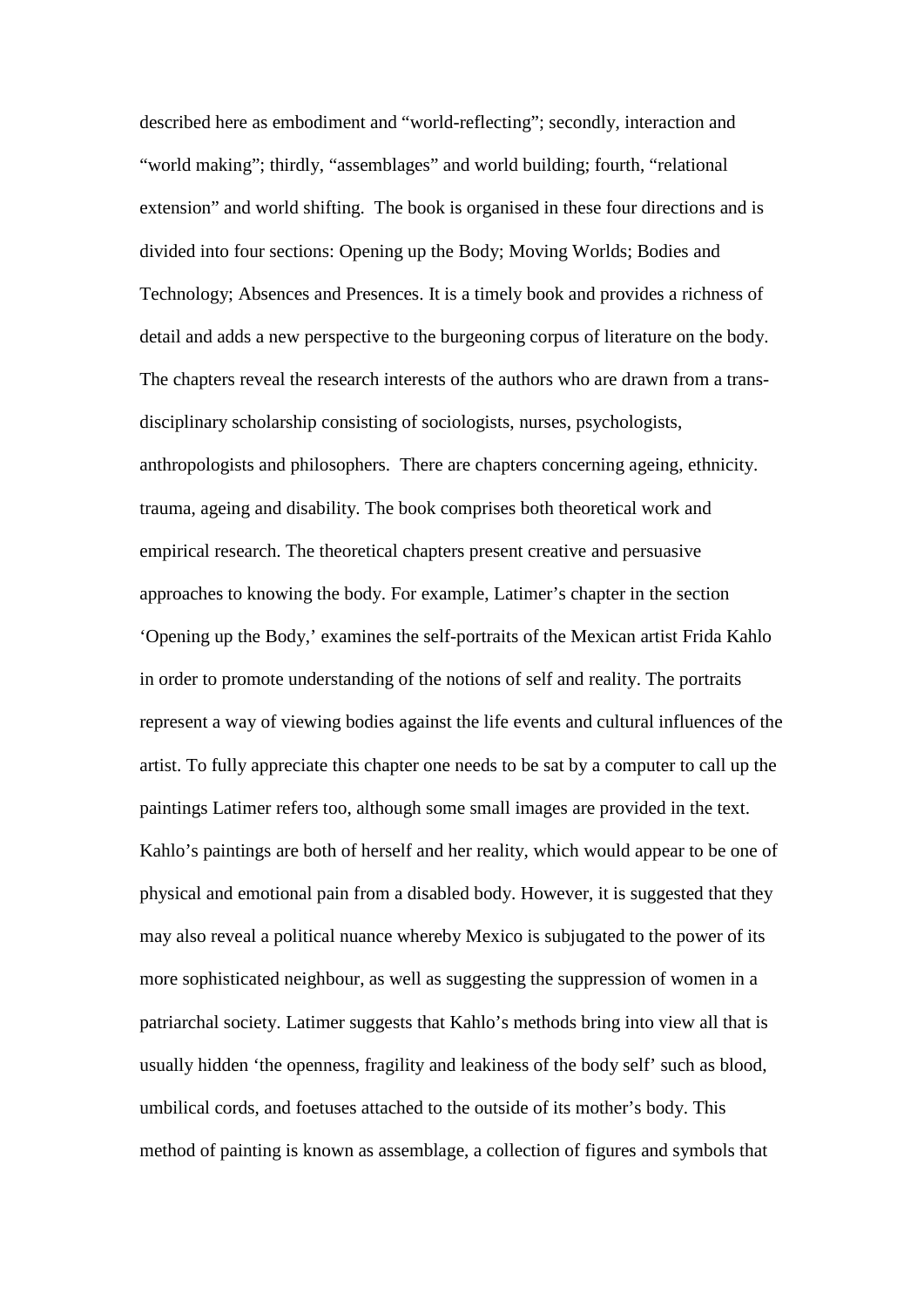portray relationships. Latimer explores how Kahlo demonstrates that bodies and persons are made up of fragmented and manifold materials. What is striking says Lawler, is how Kahlo although portraying the body and self as unstable and ambiguous, does not present a picture of a divided self. Latimer suggests that Kahlo's portraits make explicit the divided nature of embodiment, not just as her own being, but as 'perspective of knowing being'. Perhaps this chapter intrigued me so much because of my convent experiences described above, where pupils wished to make the unknown body known. In the section entitled 'Absences and Presences,' Rudge describes an ethnographic study, which took place in a hospital burns unit. Here, as in Kahlo's paintings, body parts normally obscured by skin, in this case, muscles, tendons, sinews, are exposed to the eye. Here the body moves from the known well body to the unknown burned body. The data collected demonstrated that as the patients recovered a process took place that contained both the known, the sensation of grafted skin, and the unknown: abnormal sensations of the unaffected skin. Rudge demonstrates how the embodied practices of nurses as they care for burn injured patients produces a kind of caring that takes account of the intertwined embodiment of nurses and recovering patients. She suggests an approach to care that acknowledges the complex nature of interactions among embodiment and social processes and allows for risk-taking and instability. Many other chapters merit discussion but space forbids it. I feel that the authors have achieved their aim to open up assumptions that revolve around the lived body as "knowing". It has resulted in a collection which has originality, variety and richness. This makes for an exhilarating read. I would not recommend this book to those who are new to the study of the sociology

of the body as it presupposes prior knowledge and conversance with the literature. However for post-graduates with an interest in the body, sociologists and those whose